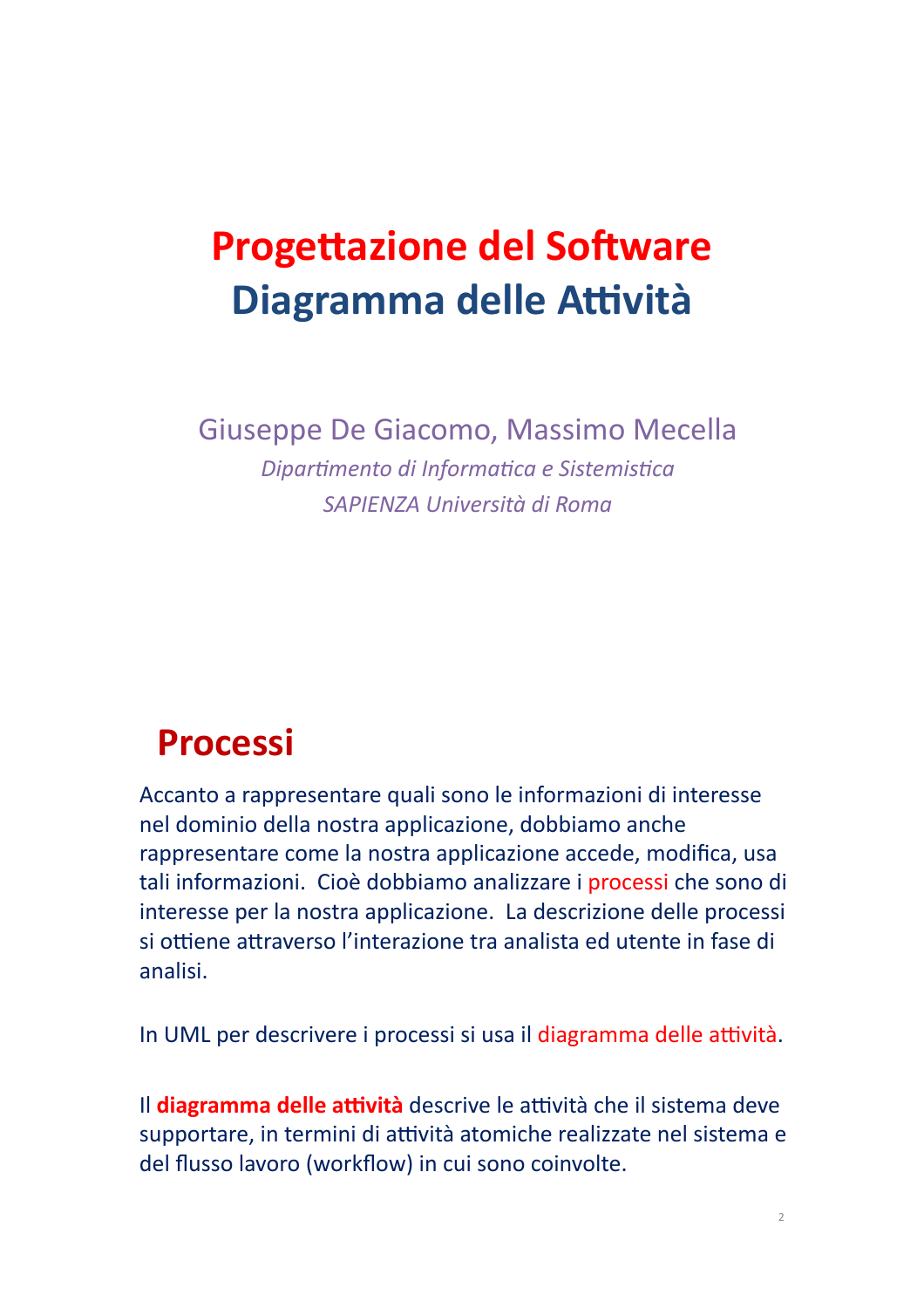#### Diagramma delle Attività

Le attività rappresentano le operazioni e le processi (organizzativi, tecnici, ecc.) che il sistema deve supportare

Le attività agiscono, accedono e aggiornano, l'istanziazione del diagramma delle classi, modificandone lo stato corrente del sistema, cioè le informazioni memorizzate nel sistema stesso.

Inoltre le attività accedono all'esterno del sistema per fornire e ricevere informazioni dai suoi utilizzatori.

Si noti che anche un'attività è **trasversale** rispetto alle classi, cioè coinvolge più classi.

#### Diagramma delle Attività

Un diagramma delle attività è composto:

· da diverse attività atomiche, che rappresentano -Operazioni (che chiameremo task) sul dominio dell'applicazione, così come l'abbiamo modellato nel diagramma delle classi

- Operazioni di I/O (input/output) che realizzano l'interfacciamento (attraverso una qualche interfaccia utente testuale, grafica, ecc.) del sistema con l'utente

· dal flusso di controllo tra queste attività atomiche.

 $\overline{3}$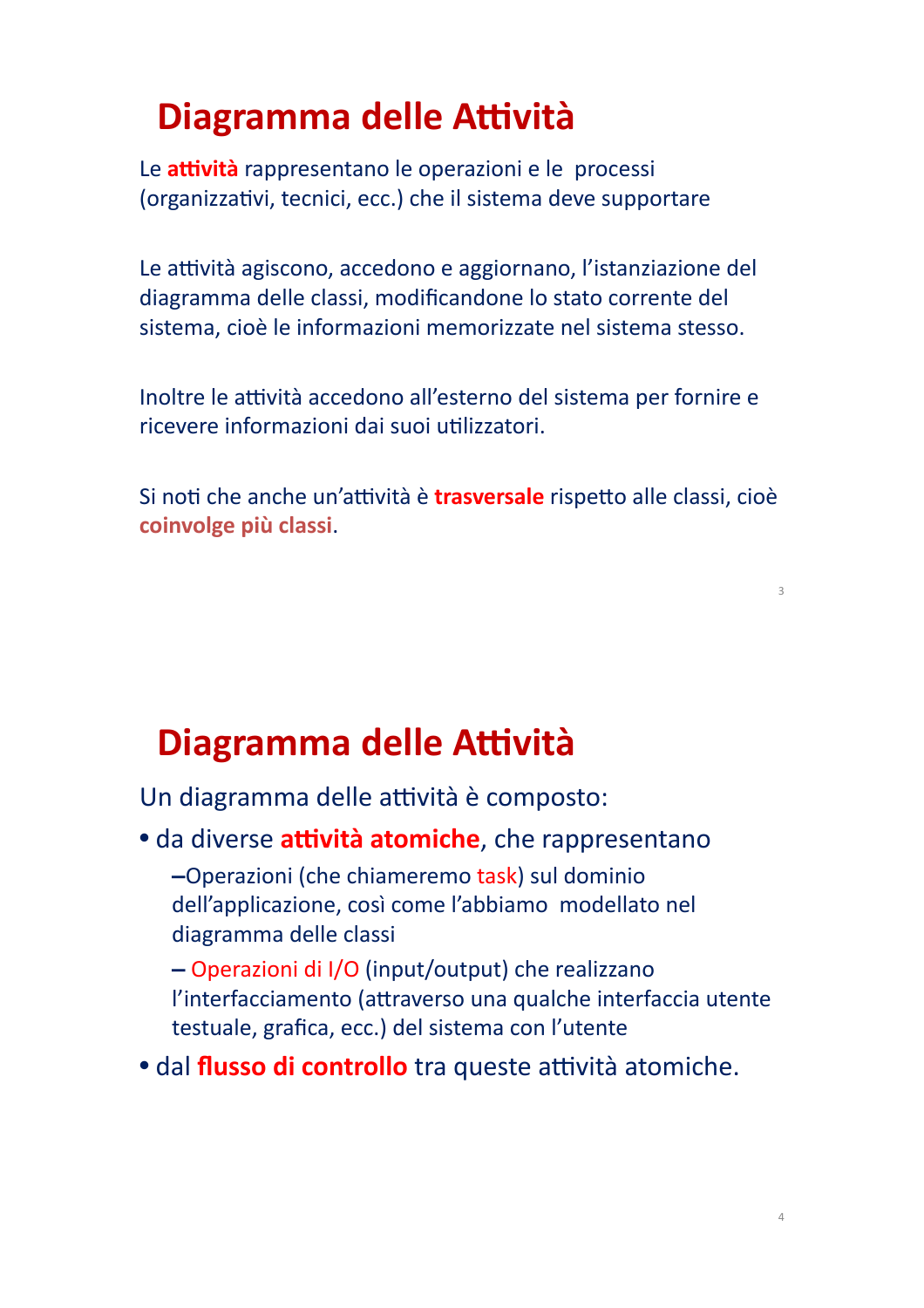

### Elementi di Base: Sequenziali (2)

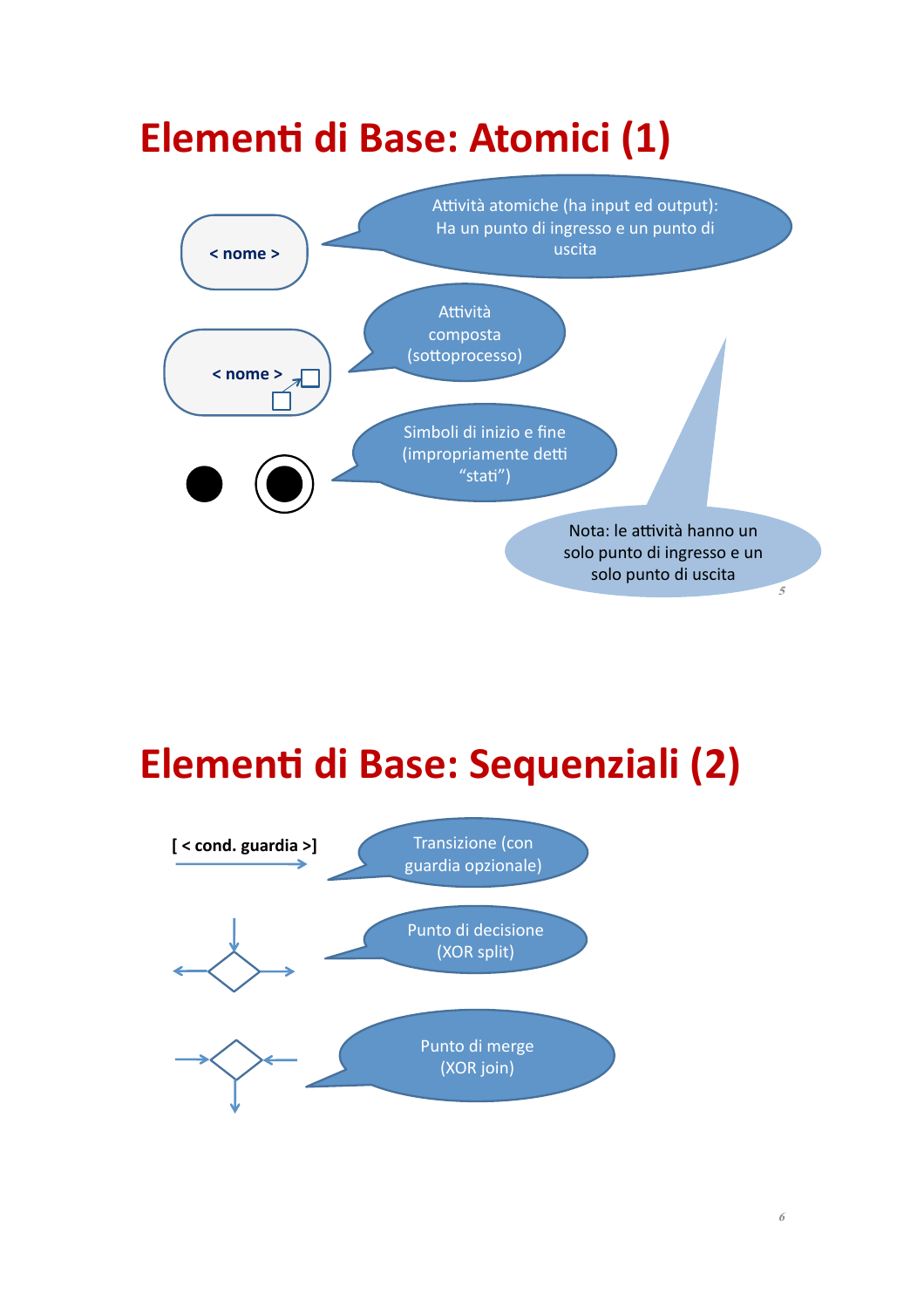

# Altri esempi

 $doA while (c)$ if  $(c)$  A else B while  $(c)$  A  $[not c]$  $[not c]$  $[{\mathsf c}]$  $|c|$  $\overline{B}$  $\overline{A}$  $[{\mathsf c}]$  $\left[\text{not c}\right]$ 

 $\bar{7}$ 

 $\boldsymbol{s}$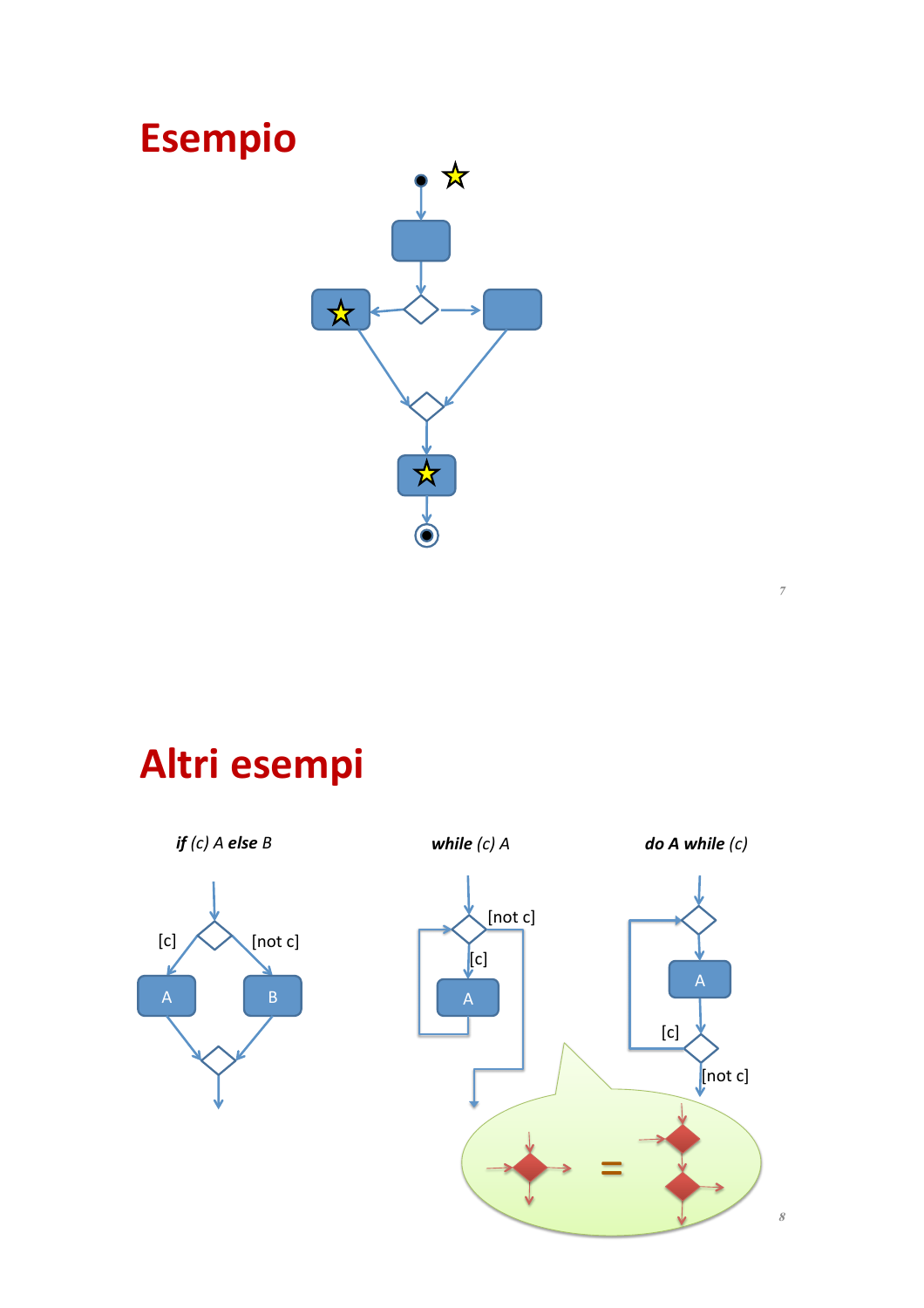#### Elementi di Base: per Concorrenza (3)



 $\mathcal{G}$ 

# **Esempio**

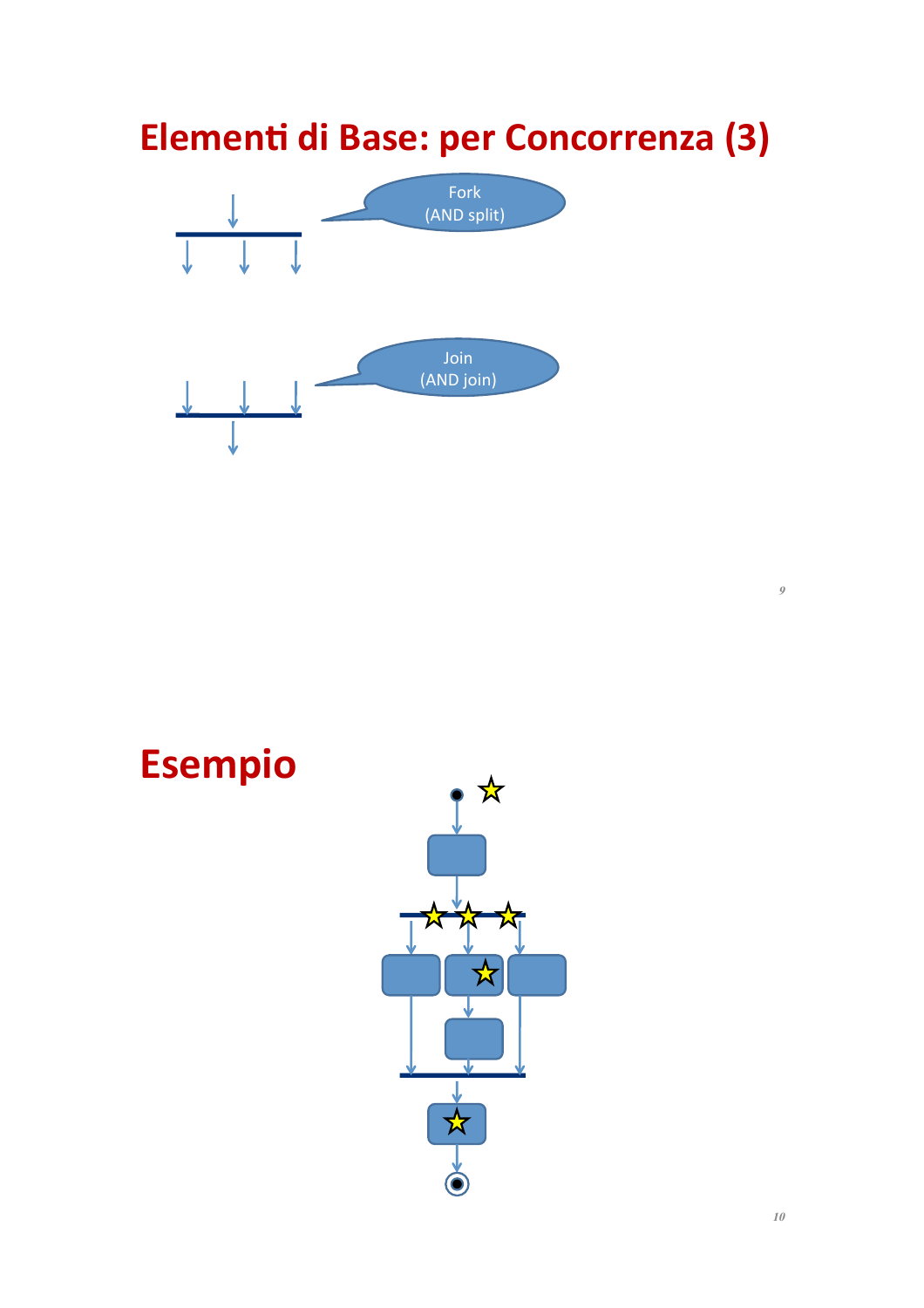## Nota sul significato del Fork/Join

- Flusso (thread) di esecuzione
	- "Esecutore" che è in carico di gestire l'avanzamento del processo
	- Nel fork, il numero di tali flussi/thread/esecutori viene aumentato, in quanto prima era unico e dopo ce ne è uno per ogni transizione in uscita
	- Nel join il numero viene diminuito, in quanto prima ce ne erano tanti (uno per ogni transizione in entrata) e dopo ce ne è di nuovo uno solo
		- · Questo può partire solo dopo che sono terminati tutti quelli che devono fare join
		- · Sincronizzazione dei esecutori

# Differenza tra Fork/Join e Punto di **Decisione/Merge**

Attenzione, alla differenza tra il fork (and split) e il punto di decisione (xor split). In quest'ultimo caso, solo una delle transizioni in uscita viene eseguita, mentre nel fork tutte le transizioni di uscita vengono eseguite contemporaneamente.

Una simile differenza sussiste anche tra il join (and join) e il merge (xor join). Nel join tutte le transizioni entranti devono essere completate per proseguire, mentre nel merge, solo una transizione entrante è significativa.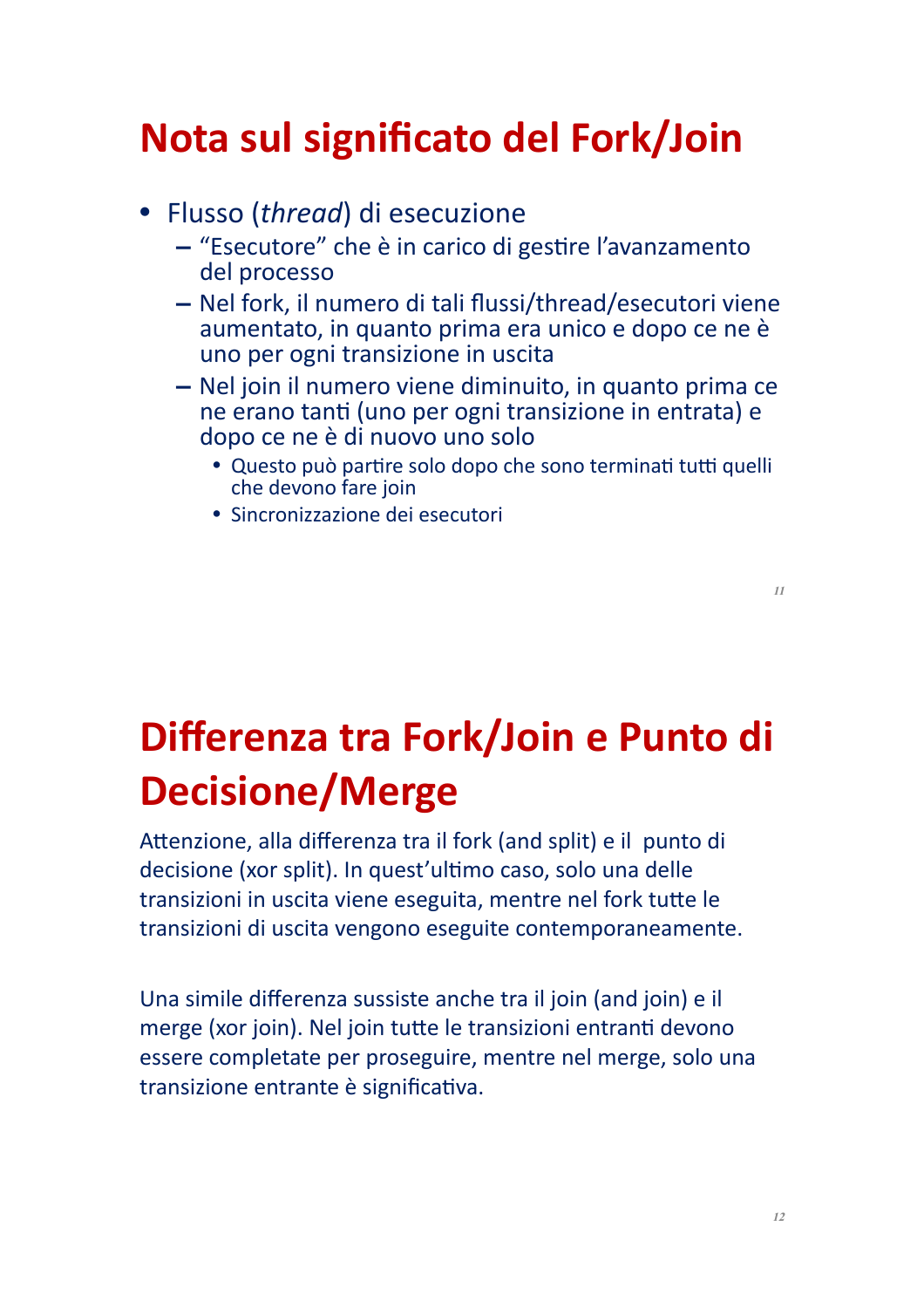#### **Esempio**

· Per iscriversi all'Università viene compilato un modulo, che viene ispezionato al fine di verificarne al correttezza, ed eventualmente fatto ricompilare fino a quando non è corretto e completo. Successivamente, viene preparato il libretto universitario e spedito a casa dello studente, e contemporaneamente vengono calcolate le tasse di iscrizione e spedito l'apposito bollettino. Alla ricezione di entrambi, si può procedere alla compilazione del bollettino (infatti bisogna inserire il numero del libretto) ed al pagamento del bollettino



 $13$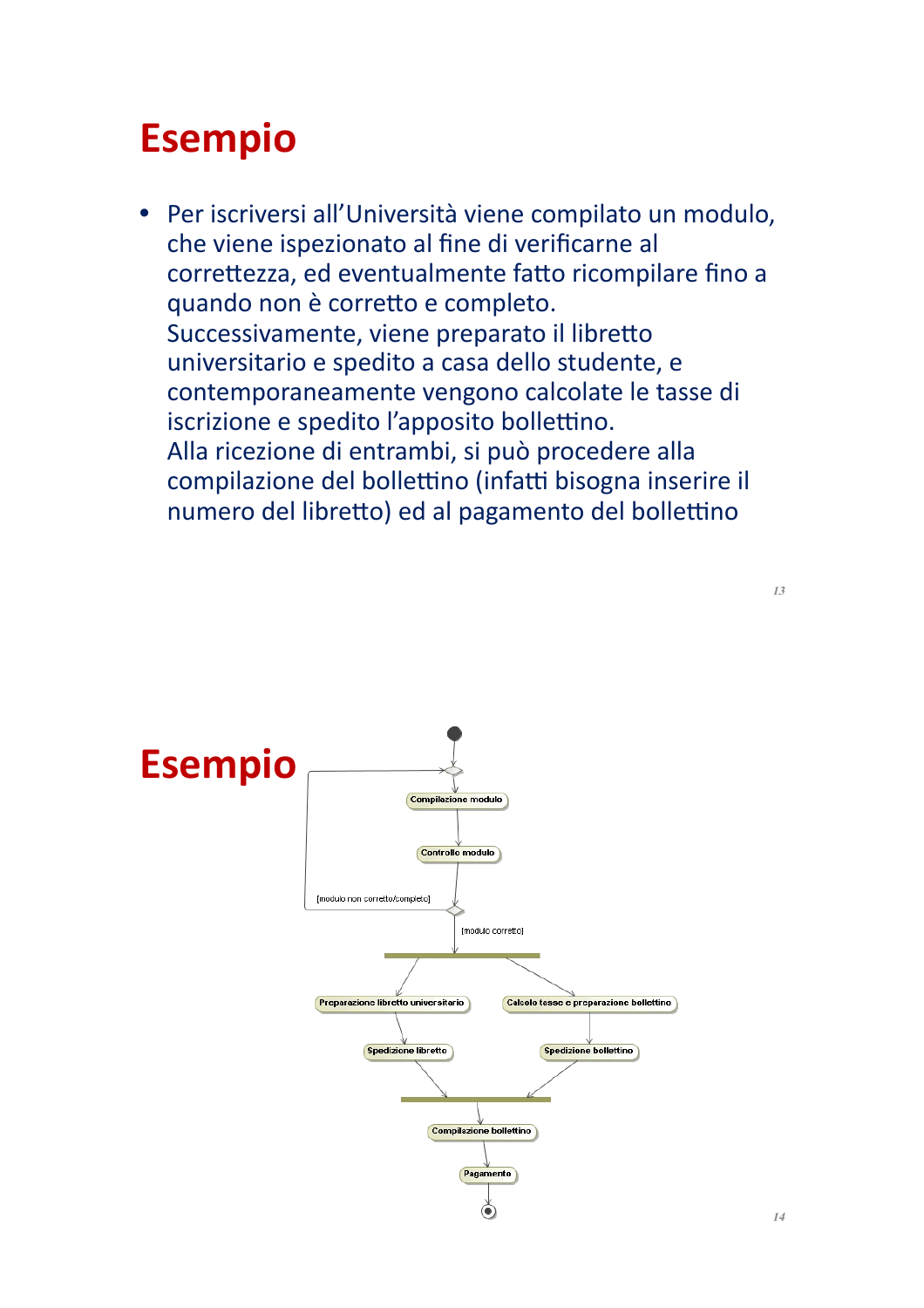# **Swimlane**

- Problema: il diagramma non evidenzia chi deve fare  $\bullet$ cosa (ovvero gli attori che eseguono le attività).
- Se si vuole mettere in evidenza chi fa cosa si introducone le swimline.
- · Una swimlane ("corsia di nuoto") permette di evidenziare quali azioni sono eseguite da un dato attore - Graficamente è una linea verticale che identifica la "corsia"

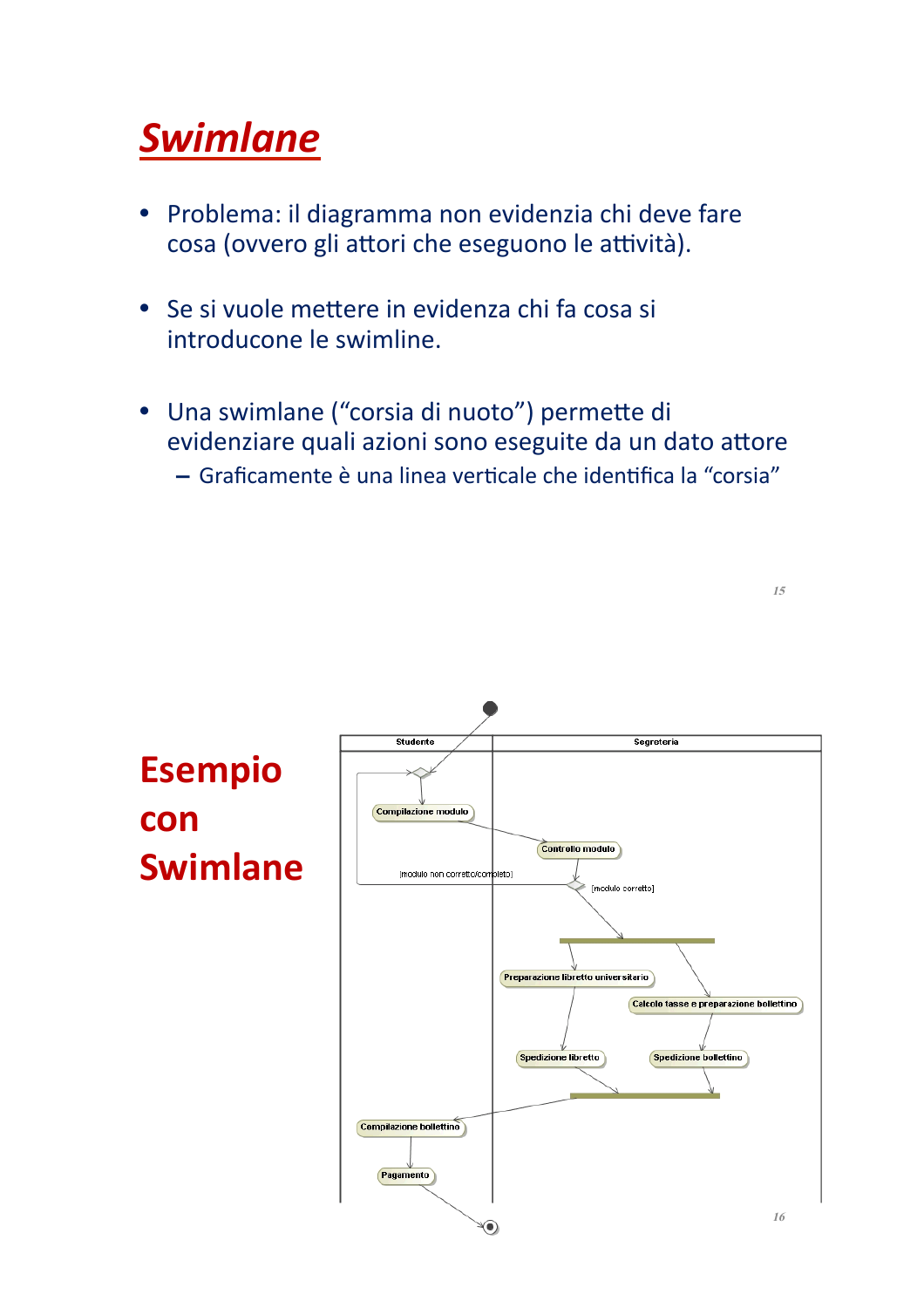#### **Esempio - "orders"**



 $17$ 

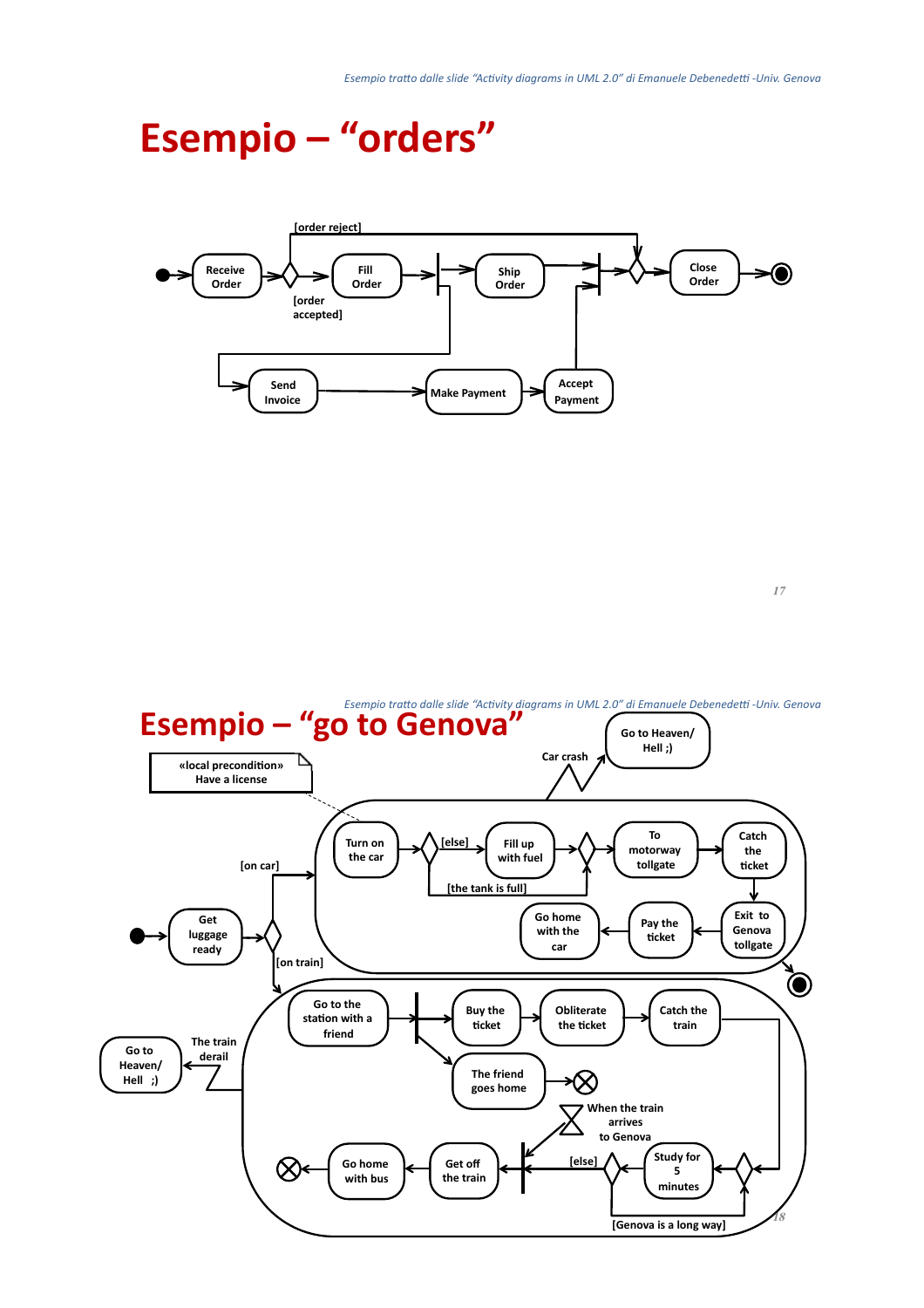#### **FlowFinal**

- A volte serve segnalare che un ramo concorrente della computazione va a chiudersi.
- · Per fare ciò si usa il simbolo di terminazione di un ramo concorrente: FlowFinal



 $10$ 

#### Costrutti per gli eventi

#### • Regione interrompibile

- Raggruppamento di attività e transizioni che supporta la terminazione del flusso di esecuzione
- Se la terminazione avviene, tutto il flusso ed il comportamento dovuto alle attività interne alla regione è terminato



#### • Evento

- genera un evento per sincronizzarsi con una condizione esterna (eg temporale)

at() indica la condizione che triggera l'evento (e la relativa transizione):

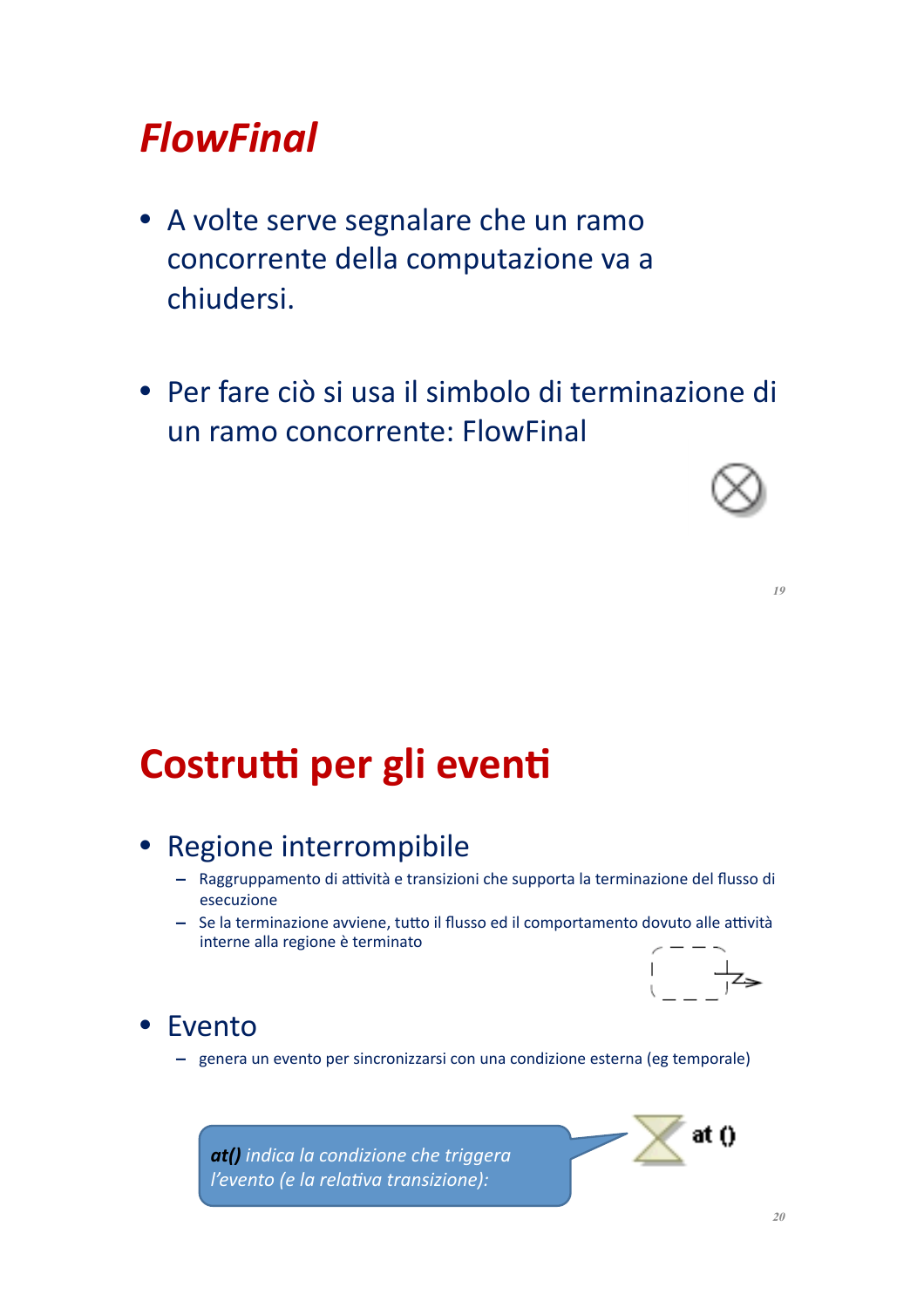# Costrutti per gli eventi Attività "Invia Segnale" Attività "Ricevi Segnale" Evento esterno (eg. Temprale) at () at() indica la condizione che triggera l'evento (e la relativa transizione)

# Esempio - "ordini"

· Rappresentare il processo di gestione degli ordini. Dopo la ricezione di un ordine, se esso viene accettato si procede al soddisfacimento dello stesso, e quindi si attivano in parallelo la spedizione dell'ordine e la preparazione della fattura. A pagamento ricevuto, l'ordine può essere chiuso. In un qualsiasi momento prima dell'emissione della fattura, l'ordine può essere cancellato, e quindi chiuso.

 $21$